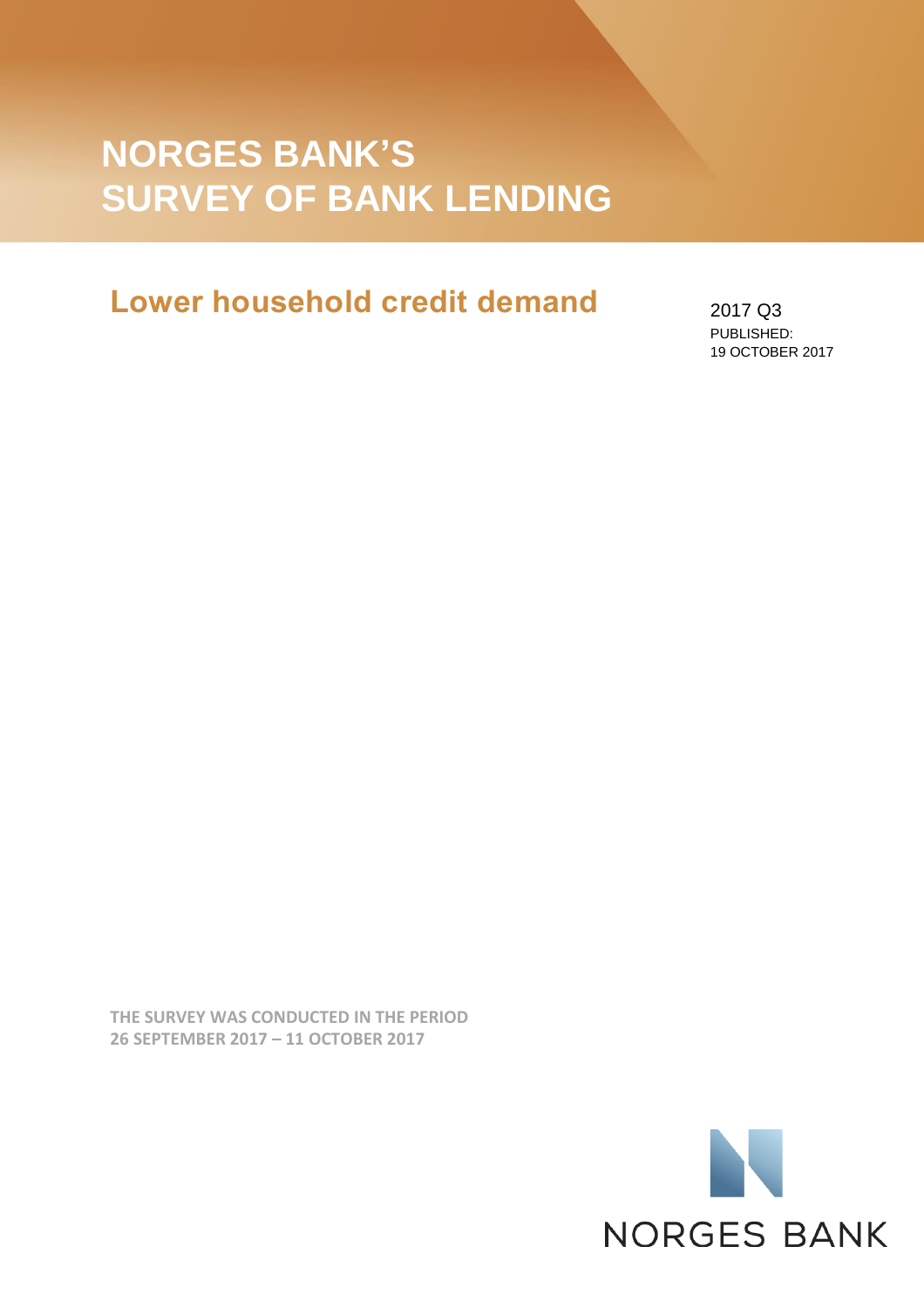Norges Bank's quarterly bank lending survey is a qualitative survey of banks' assessment of credit demand and credit standards. The ten largest banks in the Norwegian credit market participate in the survey: DNB, Nordea, Danske Bank, Handelsbanken, Sparebank 1 SR-bank, Sparebank 1 Østlandet, Sparebank 1 SMN, Sparebank 1 Nord-Norge, Sparebanken Sør and Sparebanken Vest. The survey provides information on changes in credit demand, banks' credit standards, including loan conditions and prices, and the factors influencing banks' credit standards and prices. Banks fill out the survey questionnaires immediately after the end of a quarter. The survey was conducted for the first time after the end of 2007 Q4.

The survey distinguishes between lending to households and lending to non-financial enterprises. In each question, banks are asked to compare developments in the past quarter with the quarter that has just come to an end. They are also asked to compare the quarter that has just come to an end with their expectations with regard to the next quarter. The questions are answered by ticking one of five responses: up a lot, up a little, same, down a little, down a lot. The responses have been converted into a numerical scale ranging from +2 to -2- in the charts in this report. For example, if all the banks in the sample answer that credit demand is up a little, the resulting figure for credit demand will be 1. If all the banks report that credit demand is up a lot, the figure will be 2. Banks' responses are aggregated and weighted by loan volumes. The weights are updated every other year.

Some changes have been made to the questions in the survey and the way the results are reported, effective from 2016 Q3. The changes do not affect the content and have not led to a break in the data series. Norges Bank's Staff Memo 17/2016 [«Bankenes etterspørsel og kredittpraksis siden 2008:](http://www.norges-bank.no/Publisert/Signerte-publikasjoner/Staff-Memo/2016/Staff-Memo-172016/)  [Resultater fra Norges Banks utlånsundersøkelse](http://www.norges-bank.no/Publisert/Signerte-publikasjoner/Staff-Memo/2016/Staff-Memo-172016/) »" provides an account of the Bank's experience of the lending survey.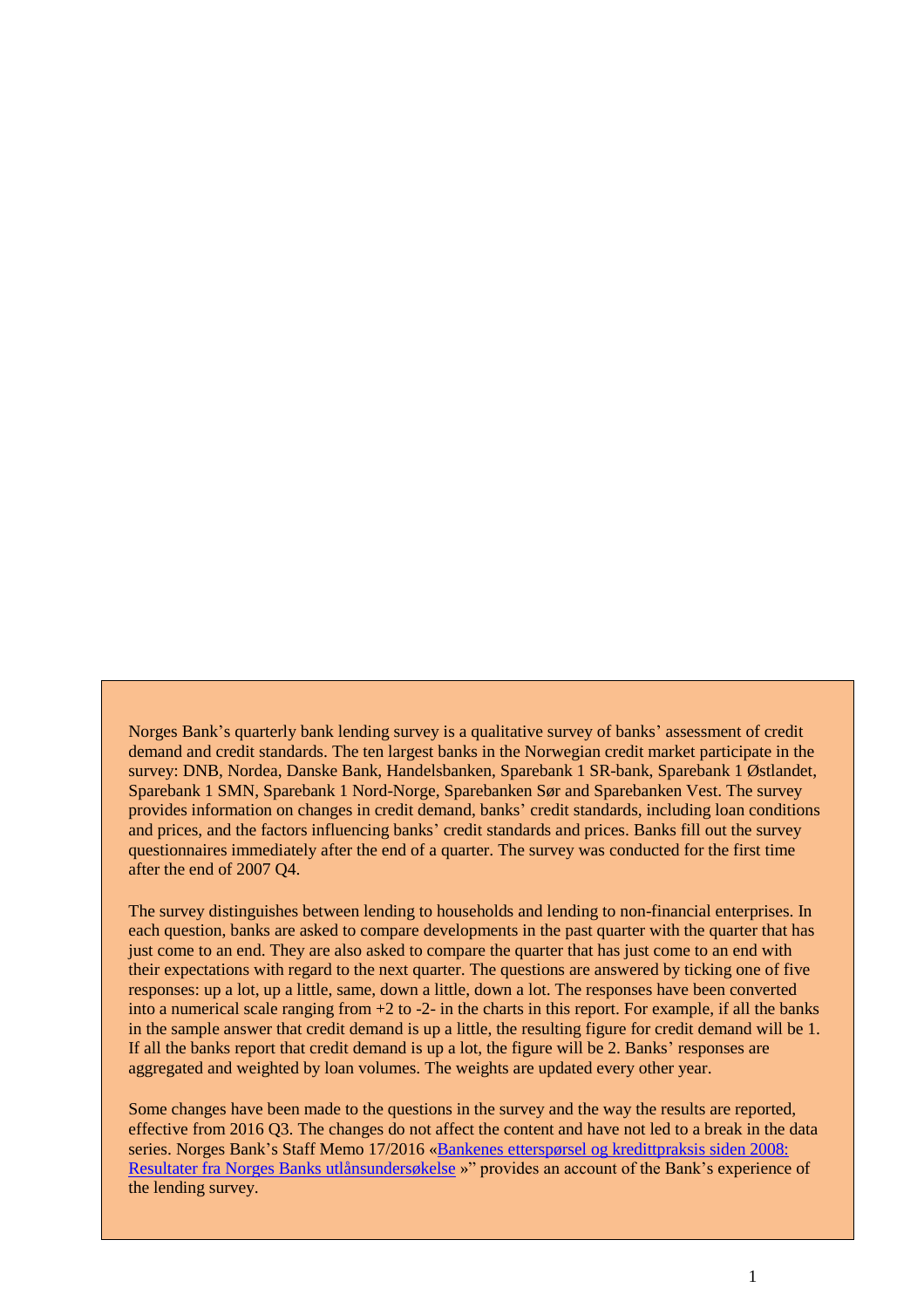## **Norges Bank's Survey of Bank Lending 2017 Q3**

*Credit demand from households fell somewhat in 2017 Q3, while credit demand from non-financial enterprises edged up. Demand for fixed-rate loans fell in both segments. Credit standards for both households and non-financial enterprises were broadly unchanged. Margins on lending rose slightly in both segments and funding costs fell. Banks do not expect any changes in credit standards, loan conditions, lending rates, margins on loans or corporate credit demand in 2017 Q4. Household credit demand is expected to fall further in Q4.*

### **Lending to households**

Overall household demand for residential mortgage loans fell slightly in Q3 (Chart 1). Demand for fixedrate loans also fell somewhat while demand for first-home mortgages was unchanged (Chart 3). No changes had been expected in Q2. Looking ahead, banks continue to expect a fall in overall demand, and a fall in demand for first-home mortgages and fixed-rate loans.

Banks reported no substantial changes in credit standards for households in Q3 (Charts 2 and 4). There were no changes in the individual factors affecting credit standards and loan conditions were virtually unchanged (Charts 5-8). No changes are expected ahead. In this survey, banks were asked to report the relative importance of the different tightening measures in the residential mortgage lending requirements that were introduced in January. Of four tightening measures, the implementation of a DTI (debt-to-income) ratio limit was considered to have the greatest tightening effect, followed by a lowering of the LTV (loan-tovalue) ratio limit for secondary home purchases in Oslo and a lower speed limit for mortgage lending in Oslo. The lowering of LTV ratio limits on home equity lines of credit was ranked lowest.

Banks reported that lending margins on loans to households increased slightly in Q3, reflecting a reduction in funding costs while the interest rate level remained unchanged (Charts 9 and 10). No changes are expected ahead.

#### **Lending to non-financial enterprises**

Overall credit demand from non-financial enterprises rose slightly in Q3 (Chart 1). Demand for fixed-rate loans fell slightly (Chart 11). No changes had been expected in Q2, and none are expected ahead.

Banks reported unchanged credit standards for enterprises in Q3 (Charts 2 and 12). There were no changes in the individual factors affecting credit standards and loan conditions were virtually unchanged (Charts 13- 16). Only fees have increased slightly. No changes are expected ahead.

Banks reported slightly lower lending rates for loans to enterprises in Q3 and slightly lower funding costs (Charts 17 and 18). Lending margins were unchanged. No changes are expected ahead.



' Residential mortgages.<br>य Total credit to non-financial enterprises.<br>ª 2/1 = Up a lot/a little, 0 = Approx. unchanged, -1/-2 = Down a little/a lot.<br>Source: Norges Bank

Chart 2 Credit standards for households<sup>1</sup> and non-financial enterprises<sup>2</sup><br>Change from previous quarter.<sup>3</sup> 2007 Q4 - 2017 Q4 Change from previous quarter.³ 2007 Q4 - 2017 Q4



† Residential mortgages.<br>ª Total credit to non-financial enterprises.<br>ª 2/1 = Much/Somewhat easier to obtain credit,<br>Ⅰ = Approx. unchanged, -1/-2 = Somewhat/Much tighter credit standards.<br>Source: Norges Bank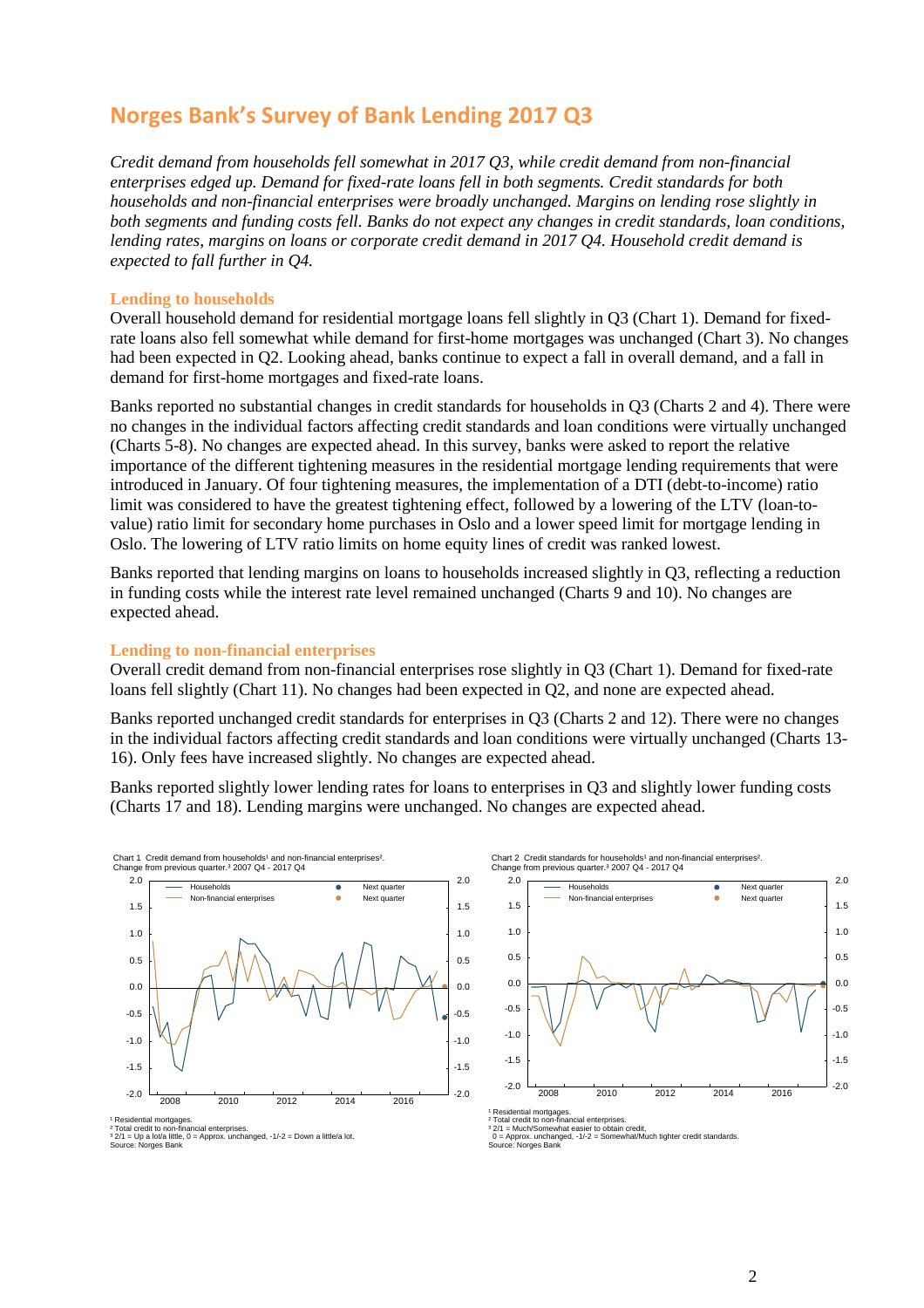

¹ Blue bars show reported developments for the relevant quarter. Red dots show expected developments, reported the previous quarter. ² 2/1 = Up a lot/a little, 0 = Approx. unchanged, -1/-2 = Down a little/a lot.<br>ª Aggregate demand refers to the sum of demand for first-home mortgages,<br>· fixed-rate mortgages and all other residential mortgages

(the latter is the largest component).

Source: Norges Bank

.<br>Chart 5 Factors affecting credit standards.<sup>1</sup><br>Change from previous quarter.<sup>2</sup> 2017 Q2 - 2017 Q4



<sup>1</sup> Blue bars show reported developments for the relevant quarter.

Red dots show expected developments, reported the previous quarter.<br>º 2/1 = Much/Somewhat easier to obtain credit,<br>º = Approx. unchanged, -1/-2 = Somewhat/Much tighter credit standards.

Source: Norges Bank

.<br>Chart 7 Loan conditions for households.<sup>1</sup>



<sup>1</sup> Blue bars show reported developments for the relevant quarter. Red dots show expected developments, reported the previous quarter. ª 2/1 = Up a lot/a little, 0 = Approx. unchanged, -1/-2 = Down a little/a lot.<br>Source: Norges Bank

.<br>Chart 9 Lending rates and lending margins.<sup>1</sup> Lending to households.<br>Change from previous quarter.<sup>z</sup> 2017 Q2 - 2017 Q4



<sup>1</sup> Blue bars show reported developments for the relevant quarter.<br>Red dots show expected developments, reported the previous quarter.  $^{2}$  2/1 = Up a lot/a little, 0 = Approx. unchanged, -1/-2 = Down a little/a lot. Source: Norges Bank

Chart 4 Credit standards for households.



<sup>1</sup> Blue bars show reported developments for the relevant quarter.<br>Red dots show expected developments, reported the previous quarter.

² 2/1 = Much/Somewhat easier to obtain credit,

 0 = Approx. unchanged, -1/-2 = Somewhat/Much tighter credit standards. ³ Overall credit standards refers to credit standards for first-home mortgages and all other residential mortgages (the latter is the largest component).

Source: Norges Bank .

Chart 6 Factors affecting credit standards for households.<sup>1</sup> Change from previous quarter.² 2007 Q4 - 2017 Q3



' Total response in a quarter from all banks for all six factors.<br>If all banks responded "much easier to obtain credit" on all factors,

the resulting figure would be 12.<br>ª 2/1 = Much/Somewhat easier to obtain credit,<br>0= Approx. unchanged, -1/-2 = Somewhat/Much tighter credit standards. Source: Norges Bank

.<br>Chart 8 Loan conditions for households.<sup>1</sup>

Change from previous quarter.² 2007 Q4 - 2017 Q3



<sup>1</sup> Total response in a quarter from all banks for all six factors.<br>If all banks responded "much easier to obtain credit" on all factors,<br>the resulting figure would be 10.

² 2/1 = Up a lot/a little, 0 = Approx. unchanged, -1/-2 = Down a little/a lot. ³ As higher fees make it harder to obtain credit, the fee series has been negativised.

Source: Norges Bank

.<br>Chart 10 Margin on total residential mortgage loans to households.<sup>1</sup><br>Change from previous quarter.<sup>3</sup> 2007 Q4 - 2017 Q4



<sup>1</sup> The blue line shows reported developments in the relevant quarter.<br>The blue dot shows expected developments for the next quarter.

 $2$  2/1 = Up a lot/a little, 0 = Approx. unchanged, -1/-2 = Down a little/a lot. Source: Norges Bank